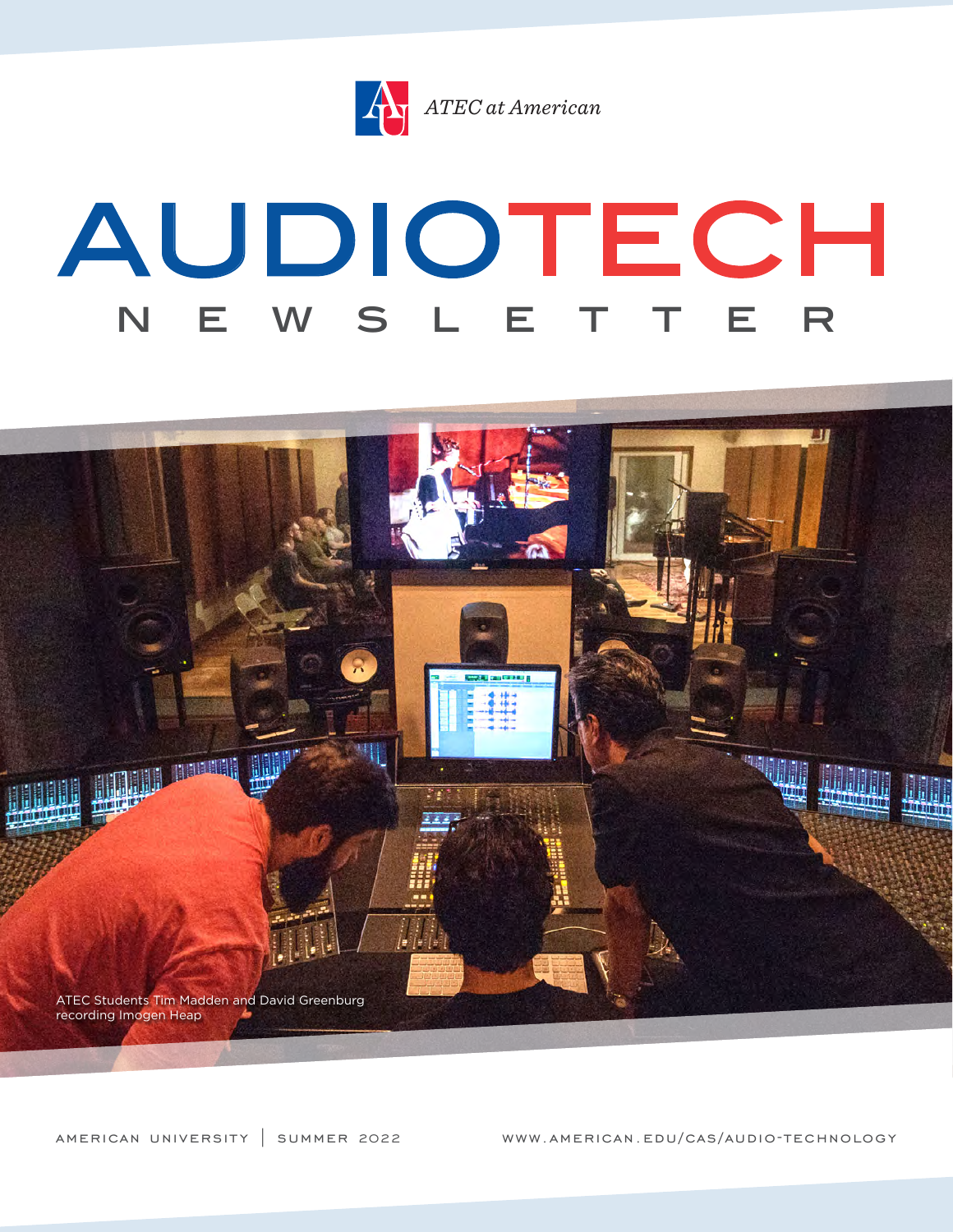# **GRADUATE STUDENT HIGHLIGHTS**

*by: Deb Edattel, MA '23* 

#### **Carolyn Malachi**



Carolyn Malachi (2019, MA, Audio Technology) was a Grammy-nominated musician and producer touring the globe when she landed in Kuwait for a gig that altered the course of her career. That was the day she and her band arrived for sound check to fnd the mixing console and monitors sealed in their original packaging… no sound engineer in sight. "We could have turned right around and walked out," Carolyn said. "But I wanted to play."

So how did Carolyn make it happen? For the next six hours, she FaceTimed with a live sound engineer pal in Washington, D.C. – halfway across the world and in the middle of the night – who walked her through the entire setup step by step. By go-time they were up and running. "That situation revealed a gap in my knowledge that I hadn't considered before. I learned the basics of signal fow that night," Carolyn says, "and I knew that I never wanted to feel that disempowered again."

Fast forward two years and – after researching various graduate-level audio programs – Carolyn was enrolled in AU's ATEC program building on that hard-won knowledge. "I was impressed with the diversity of AU's offerings – from advanced production techniques to digital instrument design." Today she says her academic training has completely changed the way she approaches collaborations with music producers, sound engineers and other artists. "I can create music that's truly faithful to an artistic vision in a way that simply wasn't possible before," she says.

In addition to her continued success as a performing artist and songwriter, Carolyn now produces and engineers music for a variety of artists. She also

shares her knowledge with the next generation of musicians, engineers and producers in her new role as an educator at Howard University's Cathy Hughes School of Communications where she teaches audio production. You can follow all of Carolyn's endeavors on Instagram @CarolynMalachi.

## **Julia Gollin**



Julia Gollin (BA, Audio Production, 2018), who runs front-of-the-house sound for the legendary Viper Room club on Los Angeles' iconic Sunset Strip, gets pretty excited when she has the opportunity to work with another female engineer. "We're pretty rare are across the feld of audio engineering but particularly in live sound. Out of all the touring crew that I've worked with, seeing another woman or nonbinary person is so uncommon it's notable - it definitely makes my night."

Yet, when Gollin looked for industry data to better contextualize her professional experience, she found it didn't exist. "There is some limited research exploring gender inequality on the performance side of the industry: for example, artists signed to major music labels and booked at music festivals. But there was nothing focused on the live music workforce. I was surprised."

So, when the Covid-19 pandemic shut live music down for an extended period, Gollin saw an opportunity. She would take that time to research the issue herself. The result was "Backstage Barriers: Occupational Gender Segregation in Live Music Production," a qualitative review and two-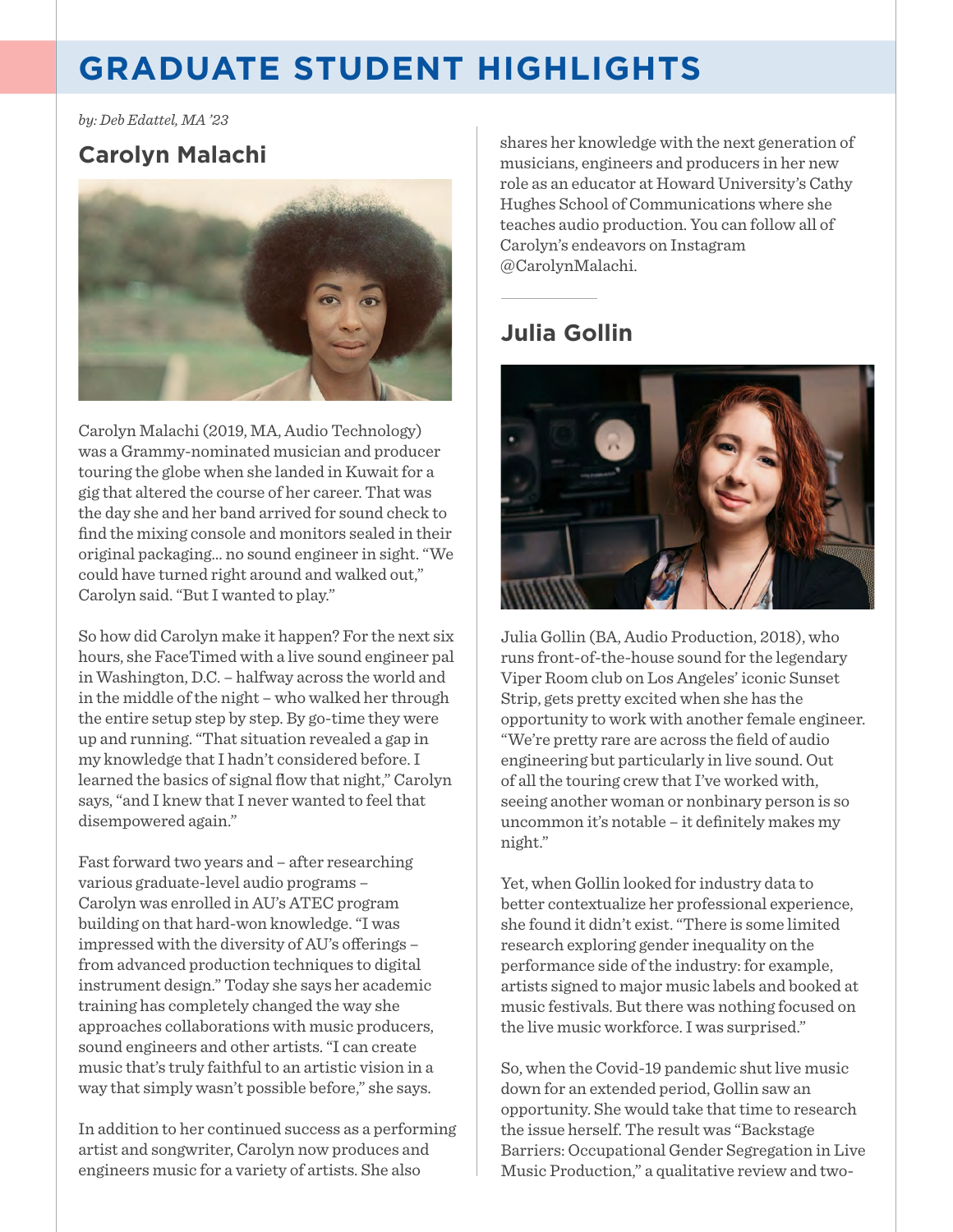part mixed-method survey of industry professionals, the frst industry analysis of its kind and Gollin's thesis for her Master of Arts in Music Business.

"The pandemic brought the vulnerability of the live music workforce to the forefront, which raised awareness of this issue among the press, industry organizations and policymakers. Ironically, the COVID-19 pandemic's devastating impact on live music may be a catalyst for positive change. I hope my research can contribute to that change."

#### **Jack Schlandt**



Jack Schlandt (MA, Audio Technology, 2021) isn't a fan of cold winters. But a simple mix-up landed this Florida native his dream job as a recording engineer in something of a winter wonderland: Vermont. How's that? "I'd done about 4 months of serious job searching when I came across a fantastic opportunity via the ATEC listserv. The posting said it was in Arlington – right where I was living at the time – so I responded right away. About halfway through the phone interview, I came to realize the job wasn't in Arlington, Virginia… it was in East Arlington, Vermont!"

But by the time that realization set in, he'd already been impressed enough to consider it a real possibility. "They wanted to know as much about me as a person as they did about my skills and training as an engineer," says Schlandt. "It really felt like a good ft right from that frst conversation."

Old Mill Road Recording, Schlandt came to learn, is something of a destination studio with its 30+ studio buildings including a performance space, clients from all over the country, and top-of-theline equipment including a 48-channel SSL duality mixing console – just like the one AU students learn on. It's idyllic setting features some older technology too, including a genuine historic Gristmill dating back to 1764.

Within a few short weeks, he'd packed his bags and started buying winter gear. "I'm still not a fan of cold weather – and it gets *really cold* here. But this is 100% the right job for me. I know I got lucky."

You can learn more about Old Mill Road Recording on Instagram @oldmillrd.

## **STUDENT HIGHLIGHT**

#### **Noah Deetz**



Have you ever wondered about a research grant but hesitated to apply? Perhaps you thought they were only available at the graduate level or were exclusive to very specifc areas of research or study. Maybe you worried you weren't qualifed enough. "Imposter syndrome is real, but it's important to recognize what you can bring to the table" says undergraduate Noah Deetz, recipient of the NASA District of Columbia Space Grant Consortium and the College of Arts and Sciences Mathias Research Fellowship. Noah's advice? "Don't assume you aren't qualifed. If you are passionate about it and willing to work and learn, apply."

After reading about the 8-week undergraduate research grant in a general ATEC newsletter, Noah worked with ATEC Professor Braxton Boren to develop a proposal. Noah, a 5-year Audio Technology BS/MA student who hopes to work in project management for an audio software company, ultimately decided to spend the 8 weeks developing an algorithm that will accelerate the process of creating a digital model of a room, a practice used to predict how a particular room will respond to sound.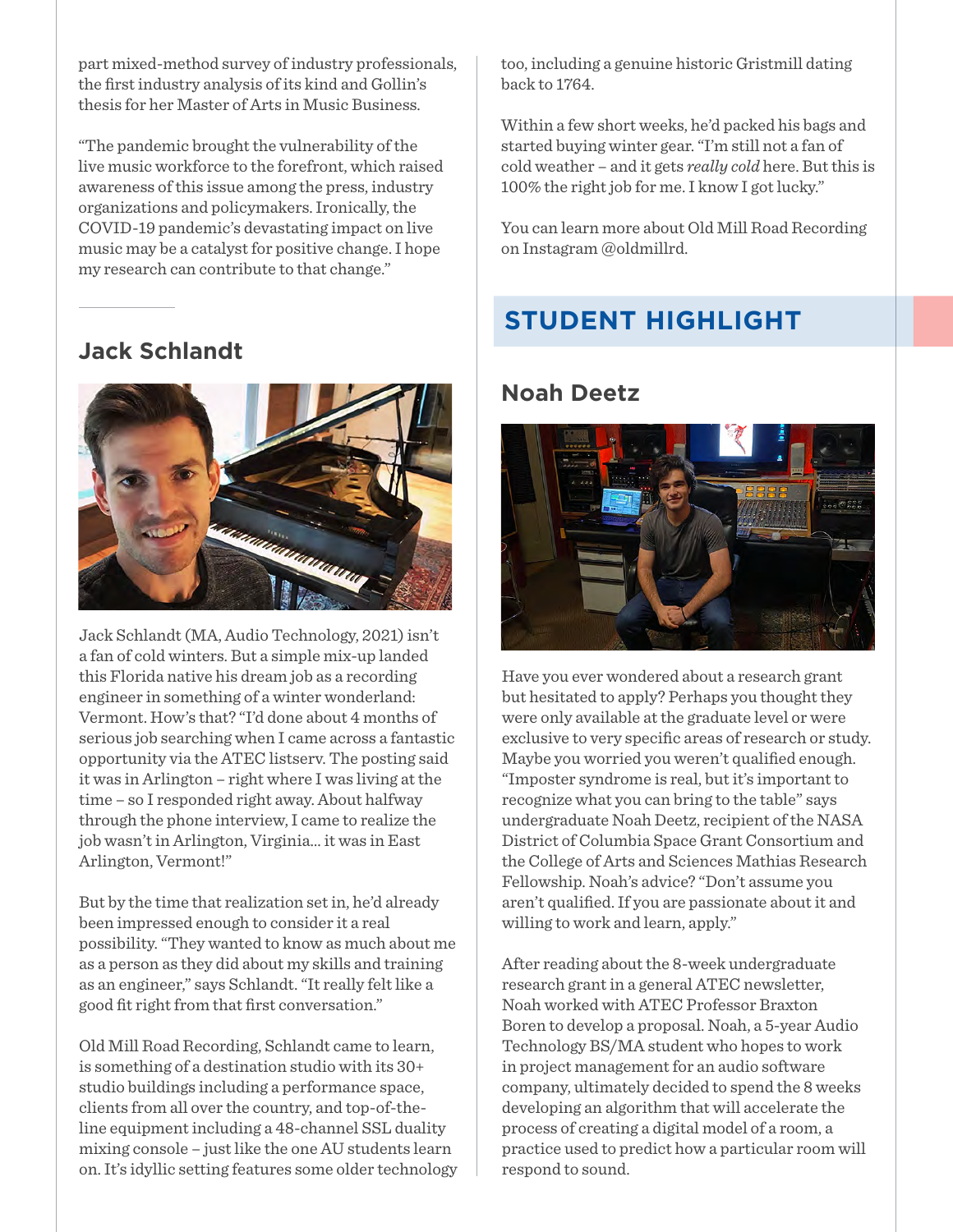In theory, Noah explains how various measurements of a room can be used to help construct a digital model which can be used to predict the sound of a certain space. This process may seem simple; however, many rooms contain large amounts of variation, making it time consuming for humans to model them accurately. For example, the walls aren't likely to be perfectly fat or smooth. Or perhaps you are working in a building with ornate surfaces such as a historic cathedral and can't (in any practical way) measure every surface of those intricately carved gargoyles. In those cases, estimations are made. But what if our best estimates produce a digital model that isn't accurately predicting how your real-world room is responding to sound? Perhaps your digital model predicts a 2.5-second decay time but the actual room has a 3-second decay time? That's where Noah's research comes in. Rather than manually (and tediously) fne-tuning room parameters to improve the accuracy of the model, Noah hopes to create an algorithm that will automate that process thus closing the diference between the real room and the mathematical model of the room more quickly.

"AU has great opportunities for undergraduate research and really supports students," Noah says. "Talk to your professors. Your path is valid. Just go for it!"

ATEC

## **FACULTY HIGHLIGHTS**

*by: Deb Edattel, MA '23* 

#### **Rachel Neel**



It's pretty easy to pinpoint the origins of her career as a professional audio engineer, says Adjunct Professor Rachel Neel: a bad breakup her junior year at the University of Texas. "It was a true turning point for me, my frst real heartbreak. As a sociology and gender major, I had *a lot* to say about it. That was when a friend of mine invited me to cohost her feminist talk show, Lip Service, on the student-run radio station KVRX. I had a blast."

At the time she says she didn't take her role at the station very seriously, but she did accept a 2-month internship at Marfa Public Radio (KRTS) in West Texas – she stayed 2 years. During that time, her skillset expanded to producing and reporting and her work covering Texas' deadly wildfres earned her a prestigious regional Edward R. Murrow Award. Most importantly, Neel says, she fell in love with working at a station which became her career path.

Her pursuit of a career in radio took her to Austin's National Public Radio affiliate, KUT where she landed a role as a weekend host. Alas, a full-time permanent position at the station proved elusive and when the death of her beloved grandmother left her with both immense grief and a compelling urge to *live life to the fullest*, she left it all to move to New York City. She had no job, but excellent timing: in 2013 the immense growth of podcasts as a creative medium was just starting to bubble up. She took a few odd jobs and hustled every connection until she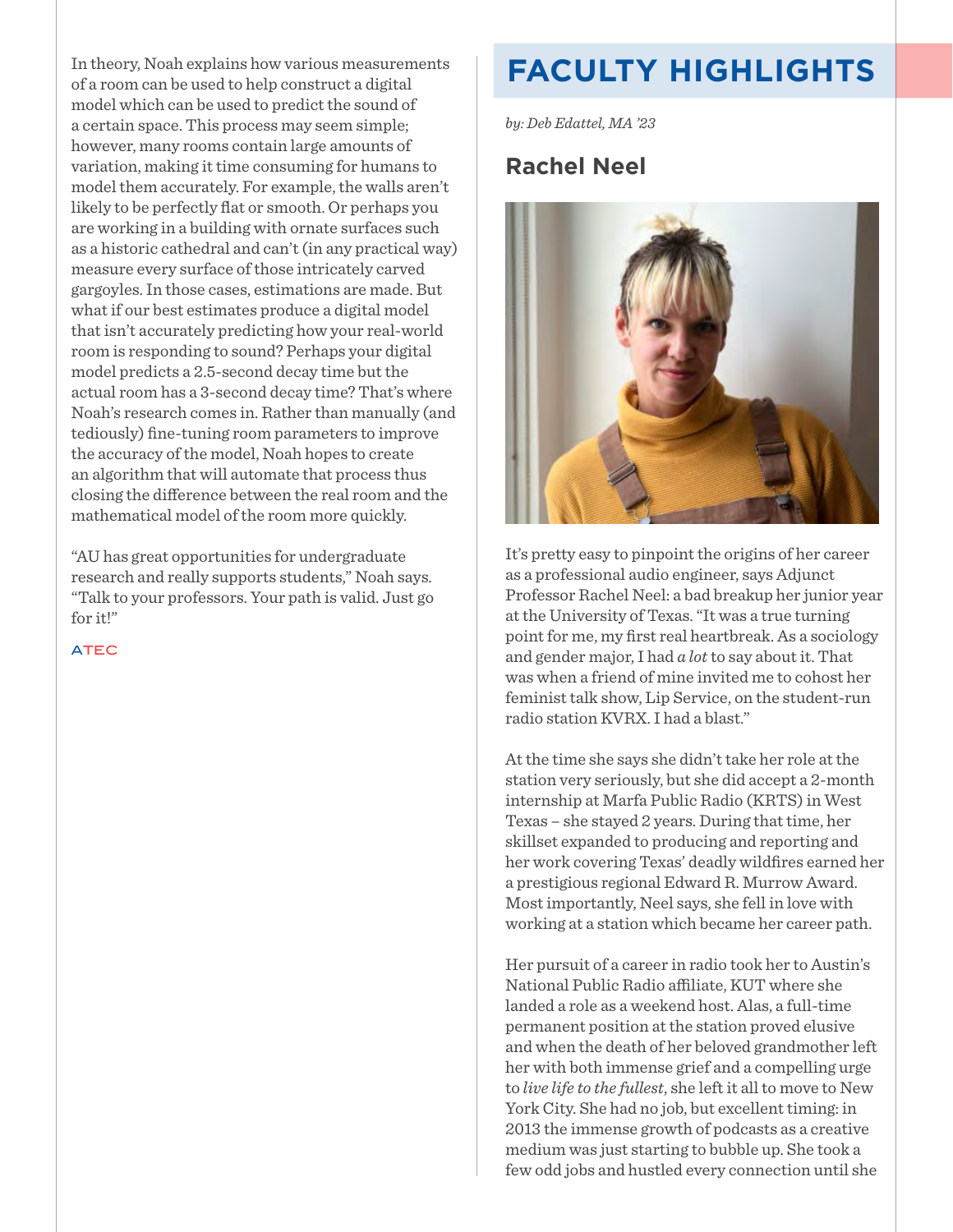landed at WNYC Studios, the then-newly launched podcast production arm of New York Public Radio. "I really blossomed in the podcast production space," says Neel who produced some early podcast megahits for the network including *2Dope Queens*  and *Sooo Many White Guys*. This semester, in addition to accepting a new role as Senior Director of New Content for Lemonada Media, she brought her podcast production expertise to AU's ATEC department through a new class offering on podcast production.

Neel's words of wisdom her new students: "Find your passion and then get to the places where people are doing the work you want to be doing. Bet on yourself, be kind to everyone and never say no to work."

## **Professor Rogério Weis Naressi**



As a kid with a love of both music and technology, Rogério Weis Naressi didn't struggle with what profession he would pursue after completing his primary education. "When it was time to choose what I would study in college," Rogério says, "audio engineering seemed the best way to merge both worlds." It was a risk, but at 17 years old he applied to only one secondary education program, an undergraduate sound production program in his hometown of Curitiba, Brazil. Before his 18th birthday he was studying at the Federal University of Paraná (Universidade Federal do Paraná) and well on his way to achieving his dream of becoming an audio engineer. "It's always rewarding when you take a risk and it works out," he says.

Today as an accomplished musician, recording engineer and now educator, Rogério encourages his students to view AU's studio facilities as a laboratory. "First-hand experience is key to truly understanding the concepts and techniques taught in class. Now is the time to experiment with the amazing technology in front of you: compare microphones, mic placements, preamplifers, hardware units versus their digital emulations… and record an instrument in the stairway!"

When asked about his legacy, Rogério say, "we spend a lot of time fguring out the content we will cover in class. If students are applying those skills in the real world, that's my legacy."

His fnal words of wisdom: "Collaborate as much as possible. There's a lot more creative potential than producing alone on your laptop and the networking is invaluable. Ah, and when you go to concerts, wear earplugs!"

Follow Rogério on Instagram @rogerionaressi to see his latest projects, including a new album of original music – and his debut as a singer – in 2023!

#### **Professor Matt Twiford**



ATEC Professor Matt Twiford's early interest in music was sparked by the theme song of the classic television show *Star Trek: The Next Generation*. "It was really captivating," says Twiford. "I was maybe 5 or 6 years old and my dad and I would turn the volume way up every time it came on. A local radio station played it every Saturday night at 5pm and we would tune into that, too. It became a ritual and it never got old."

From there Twiford played guitar in various local bands – becoming a multi-instrumentalist along the way by learning whatever instrument needed playing when someone didn't show up for band practice. Overtime his artistic interests evolved towards electronic music – perhaps chasing the thrill of those iconic Star Trek sounds – a pursuit he continues today through the duo Slightly Faded.